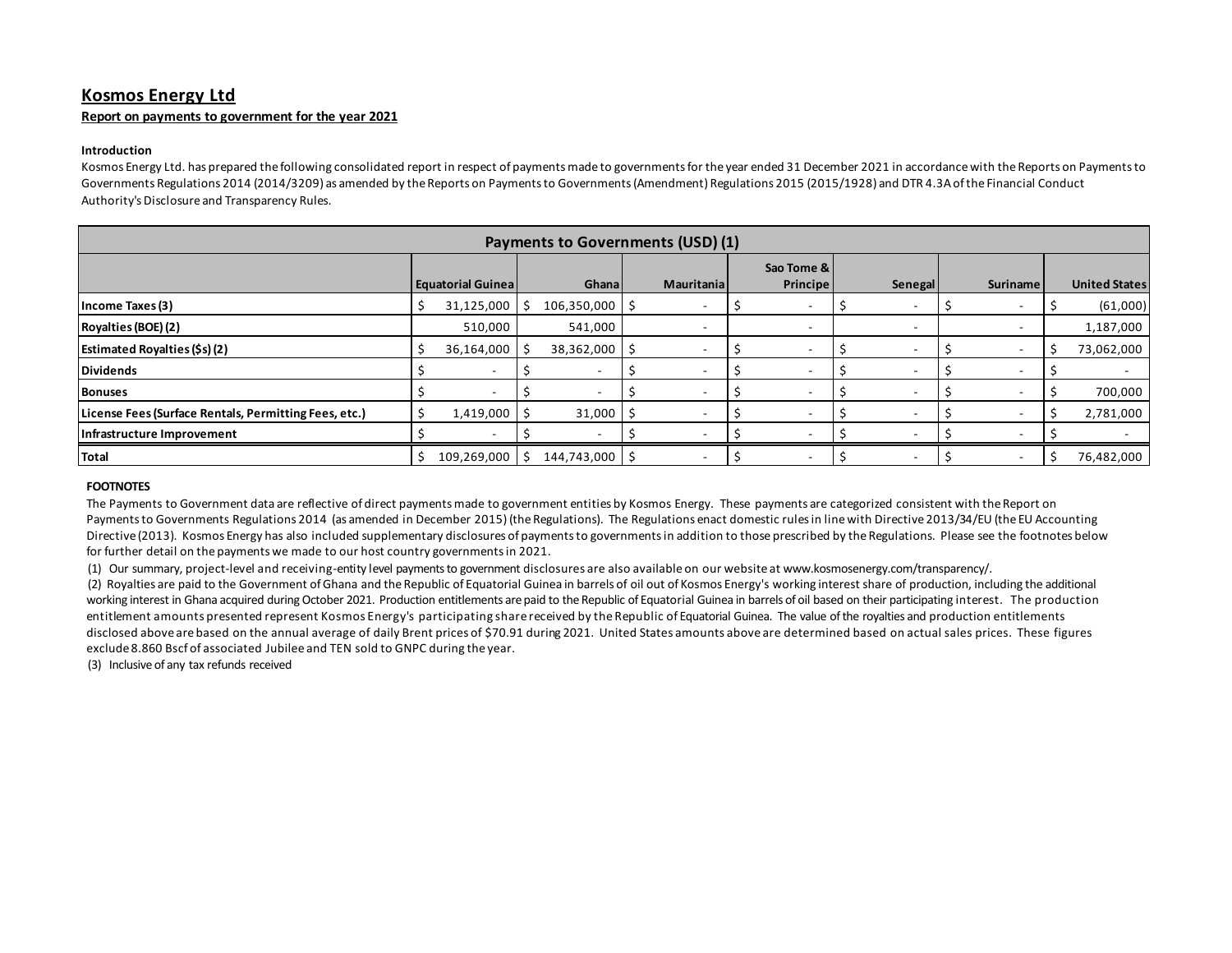## **Kosmos Energy Ltd**

**Report on payments to government for the year 2021**

## **Introduction - Supplemental Information**

In addition to the above Payments to Governments, Kosmos Energy Ltd. has prepared the following supplemental information for the year ended 31 December 2021.

| Payments to Governments (USD) - Supplemental Information |  |                          |  |                  |  |             |  |                        |  |                |  |                 |  |                      |
|----------------------------------------------------------|--|--------------------------|--|------------------|--|-------------|--|------------------------|--|----------------|--|-----------------|--|----------------------|
|                                                          |  | <b>Equatorial Guinea</b> |  | Ghana            |  | Mauritanial |  | Sao Tome &<br>Principe |  | <b>Senegal</b> |  | <b>Suriname</b> |  | <b>United States</b> |
| <b>Supplementary Disclosures</b>                         |  |                          |  |                  |  |             |  |                        |  |                |  |                 |  |                      |
| <b>Production Entitlements (bbls) (1)</b>                |  | 572,000                  |  |                  |  |             |  |                        |  |                |  |                 |  |                      |
| <b>Estimated Production Entitlements (\$s) (1)</b>       |  | 40,561,000               |  |                  |  |             |  |                        |  |                |  |                 |  |                      |
| <b>Envt, Capacity Building &amp; Social Projects (3)</b> |  |                          |  |                  |  |             |  |                        |  |                |  |                 |  |                      |
| Training (3)                                             |  | 500,000                  |  |                  |  |             |  |                        |  |                |  |                 |  |                      |
| Taxes (Non-Income) (2)(4)                                |  | 165,000                  |  | $4,307,000$   \$ |  | 378,000     |  | 83,000                 |  | $401,000$ \$   |  | 60,000          |  | 1,270,000            |

## **FOOTNOTES**

(1) Production entitlements are paid to the Republic of Equatorial Guinea in barrels of oil based on their participating interest. The production entitlement amounts presented represent Kosmos Energy's participating share received by the Republic of Equatorial Guinea. The value of the royalties and production entitlements disclosed above are based on the annual average of daily Brent prices of \$70.91 during 2021. These figures exclude 8.860 Bscf of associated Jubilee and TEN sold to GNPC during the year.

(2) Inclusive of any tax refunds received

(3) Represents payments made directly to government for satisfaction of obligations per the Petroleum Agreements and/or Petroleum Sharing Contracts (PSCs), as applicable. In addition to the numbers above, Kosmos made payments to national oil company employees in accordance with training obligations per the PSCs totaling \$24,000 in Sao Tome and Principe.

(4) Primarily withholding taxes on interest payments, employer paid payroll-related taxes and associated employee retention tax credits, and property taxes paid on pipe and tangible goods inventory stored at various onshore locations in the United States. These values are exclusive of withholding or similar taxes remitted on behalf of service providers.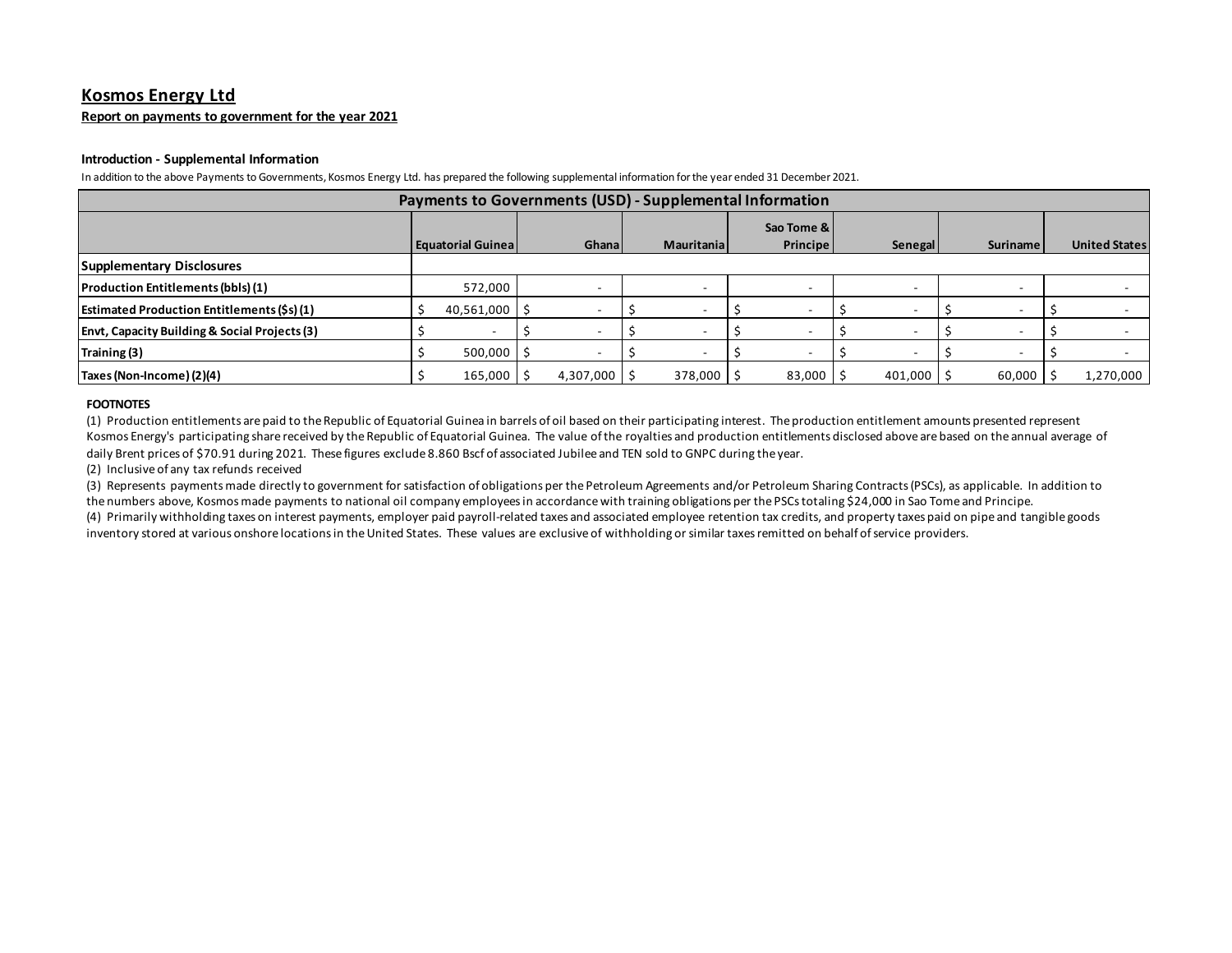| <b>Payments to Governments -</b>                            |                                                     |                                                                    |                                 |                               |                                                 |                  |                   |                                                                             |                                      |                                                                          |              |                                      |                   |  |  |
|-------------------------------------------------------------|-----------------------------------------------------|--------------------------------------------------------------------|---------------------------------|-------------------------------|-------------------------------------------------|------------------|-------------------|-----------------------------------------------------------------------------|--------------------------------------|--------------------------------------------------------------------------|--------------|--------------------------------------|-------------------|--|--|
|                                                             | Receiving Entity-Level Disclosures (1)              |                                                                    |                                 |                               |                                                 |                  |                   |                                                                             |                                      |                                                                          |              |                                      |                   |  |  |
|                                                             | Production<br><b>Entitlements</b><br>$(bbls)$ $(2)$ | <b>Estimated</b><br><b>Production</b><br>Entitlements (\$s)<br>(2) | Income Taxes (3)                | <b>Royalties</b><br>(bbls)(2) | <b>Estimated</b><br><b>Royalties</b><br>(Ss)(2) | <b>Dividends</b> | <b>Bonuses</b>    | <b>License Fees</b><br>(Surface Rentals.<br><b>Permitting Fees,</b><br>etc) | Infrastructure<br><b>Improvement</b> | Environment.<br>Capacity<br><b>Building &amp; Social</b><br>Projects (4) | Training (4) | <b>Taxes (Non-</b><br>Income)<br>(5) | <b>TOTAL</b>      |  |  |
| Ministry of Mines and Hydrocarbons                          | 572,000                                             | 40,561,000                                                         |                                 | 510,000                       | 36,164,000                                      |                  |                   | 500,000                                                                     |                                      |                                                                          |              |                                      | 77,225,000        |  |  |
| Tresoreria General Del Estado                               | ٠                                                   |                                                                    | 31,125,000                      |                               | $\sim$                                          | $\sim$           | $\sim$            |                                                                             | $\sim$                               | $\sim$                                                                   | $\sim$       | 88,000                               | 31,213,000        |  |  |
| Instituto Nacional de Seguridad Social de Guinea Ecuatorial | $\sim$                                              | $\sim$                                                             | $\sim$                          |                               | $\sim$                                          | $\sim$           | ٠                 | $\sim$                                                                      | $\sim$                               | $\sim$                                                                   | $\sim$       | 63,000                               | 63,000            |  |  |
| Fondo de Formacion del Ministerio de Minas e                | ٠                                                   |                                                                    | $\sim$                          |                               | $\sim$                                          |                  |                   | $\sim$                                                                      |                                      |                                                                          | 500,000      |                                      | 500,000           |  |  |
| Excmo Ayuntamiento de Malabo                                | $\sim$                                              | $\sim$                                                             | $\sim$                          | ٠                             | $\sim$                                          | $\sim$           | $\sim$            | $\sim$                                                                      |                                      | $\sim$                                                                   | $\sim$       | 14,000                               | 14,000            |  |  |
| <b>Tresor Public De Guinee Equatoriale Depots</b>           | ٠                                                   |                                                                    | $\sim$                          |                               | $\sim$                                          |                  |                   | 919,000                                                                     |                                      | ÷.                                                                       | $\sim$       |                                      | 919,000           |  |  |
| <b>Total Equatorial Guinea</b>                              | 572.000                                             | 40.561.000                                                         | 31.125.000                      | 510,000                       | 36.164.000                                      | $\sim$           | ٠                 | 1.419.000                                                                   | $\overline{\phantom{a}}$             | ÷                                                                        | 500.000      | 165,000                              | 109.934.000       |  |  |
| Government of Republic of Ghana                             | ٠                                                   |                                                                    |                                 | 541,000                       | 38,362,000                                      |                  |                   |                                                                             |                                      | ٠                                                                        | $\sim$       |                                      | 38,362,000        |  |  |
| Petroleum Commission of Ghana                               | $\sim$                                              | $\overline{\phantom{a}}$                                           | $\sim$                          |                               | $\sim$                                          | $\sim$           | $\sim$            | 24,000                                                                      | $\sim$                               | $\sim$                                                                   | $\sim$       | $\sim$                               | 24,000<br>Ŝ.      |  |  |
| <b>Registrar General Department</b>                         |                                                     |                                                                    |                                 |                               |                                                 |                  |                   | 7,000                                                                       |                                      |                                                                          |              |                                      | 7,000             |  |  |
| Social Security & Nat'l Insura                              | $\overline{\phantom{a}}$                            |                                                                    |                                 |                               | $\sim$                                          |                  |                   | $\sim$                                                                      |                                      |                                                                          | $\sim$       | (13,000)                             | (13,000)          |  |  |
| <b>Ghana Revenue Authority</b>                              | $\sim$                                              | $\sim$                                                             | 106,350,000                     | $\sim$                        | $\sim$                                          | $\sim$           | $\sim$            | $\sim$                                                                      |                                      | $\sim$                                                                   | $\sim$       | 4,262,000                            | 110,612,000<br>-S |  |  |
| <b>Electricity Company of Ghana</b>                         | $\sim$                                              | $\sim$                                                             | $\sim$                          | $\sim$                        | $\sim$                                          | $\sim$           | $\sim$            | $\sim$                                                                      | $\sim$                               | $\sim$                                                                   | $\sim$       | 58,000                               | 58,000            |  |  |
| Ghana Water Company Ltd.                                    | $\overline{\phantom{a}}$                            |                                                                    | $\sim$                          |                               |                                                 |                  |                   | $\sim$                                                                      |                                      | $\sim$                                                                   | $\sim$       |                                      |                   |  |  |
| <b>Total Ghana</b>                                          |                                                     |                                                                    | \$106,350,000                   | 541.000                       | 38,362,000                                      |                  |                   | 31,000                                                                      |                                      | ÷,                                                                       | $\sim$       | 4,307,000                            | 149,050,000       |  |  |
| Caisse Nationale D'Assuramce Maladie                        | $\overline{\phantom{a}}$                            |                                                                    | $\sim$                          |                               | $\sim$                                          |                  |                   | $\sim$                                                                      |                                      | $\sim$                                                                   | $\sim$       | 74.000                               | 74,000            |  |  |
| Caisse Nationale De Securite Sociale                        | $\overline{\phantom{a}}$                            |                                                                    | $\sim$                          |                               | $\sim$                                          |                  |                   | $\sim$                                                                      |                                      | ٠                                                                        | $\sim$       | 2.000                                | 2,000             |  |  |
| <b>Tresorier General</b>                                    | ٠                                                   |                                                                    | $\sim$                          |                               | $\sim$                                          |                  | ٠                 | $\sim$                                                                      |                                      | ÷.                                                                       | $\sim$       | 302.000                              | 302,000           |  |  |
| <b>Total Mauritania</b>                                     |                                                     |                                                                    | $\sim$                          |                               | $\sim$                                          |                  | $\sim$            | $\sim$                                                                      |                                      | ÷                                                                        | $\sim$       | 378,000                              | 378,000           |  |  |
| <b>INSS - Instituto Nacional De Seguranca Social</b>        | $\overline{\phantom{a}}$                            |                                                                    | $\sim$                          | ٠                             | $\sim$                                          |                  | $\sim$            | $\sim$                                                                      |                                      | $\sim$                                                                   | $\sim$       | 25,000                               | 25,000            |  |  |
| <b>Tesouro Publico</b>                                      | $\sim$                                              | $\sim$                                                             | $\sim$                          | $\sim$                        | $\sim$                                          | $\sim$           | $\sim$            | $\sim$                                                                      | $\sim$                               | $\sim$                                                                   | $\sim$       | 58,000                               | 58,000            |  |  |
| <b>Total Sao Tome &amp; Principe</b>                        |                                                     |                                                                    | $\sim$                          |                               | $\sim$                                          |                  |                   | $\sim$                                                                      |                                      | ۰.                                                                       | $\sim$       | 83,000                               | 83,000            |  |  |
| Chef du Bureau de Recouvrement                              |                                                     |                                                                    | $\sim$                          |                               | $\sim$                                          |                  |                   |                                                                             |                                      | ٠                                                                        | $\sim$       | 391.000                              | 391,000           |  |  |
| <b>Senegal Retirement</b>                                   | $\sim$                                              |                                                                    | $\sim$                          | ٠                             | $\sim$                                          | $\sim$           | $\sim$            | $\sim$                                                                      |                                      | $\sim$                                                                   | $\sim$       | 9,000                                | 9,000             |  |  |
| <b>Senegal Social Security</b>                              | $\sim$                                              | $\sim$                                                             | $\sim$                          | $\sim$                        | $\sim$                                          | $\sim$           | $\sim$            | $\sim$                                                                      | $\sim$                               | $\sim$                                                                   | $\sim$       | 1.000                                | 1,000             |  |  |
| <b>Total Senegal</b>                                        |                                                     |                                                                    | $\breve{\phantom{1}}$<br>$\sim$ |                               | $\sim$                                          |                  | $\hat{\varsigma}$ | $\sim$                                                                      |                                      |                                                                          | $\sim$       | 401,000                              | 401,000           |  |  |
| Ontvanger der Direkte Belastingen                           | ٠                                                   |                                                                    | $\sim$                          |                               | $\sim$                                          | $\sim$           | ÷.                | $\sim$                                                                      | $\sim$                               | $\sim$                                                                   | $\sim$       | 60.000                               | 60,000            |  |  |
| <b>Total Suriname</b>                                       |                                                     |                                                                    | $\hat{\zeta}$<br>$\sim$         |                               | $\sim$                                          |                  |                   | $\sim$                                                                      |                                      | ٠                                                                        | $\sim$       | 60,000                               | 60,000            |  |  |
| <b>ONRR</b>                                                 | ٠                                                   |                                                                    | $\sim$                          | 1,187,000                     | 73,062,000                                      | $\sim$           | 700,000           | 2,781,000                                                                   |                                      | ٠                                                                        | $\sim$       |                                      | 76,543,000        |  |  |
| Various                                                     | $\sim$                                              | $\sim$                                                             | (61,000)                        |                               | $\sim$                                          | $\sim$           |                   |                                                                             |                                      | $\sim$                                                                   | $\sim$       | 1,270,000                            | 1,209,000         |  |  |
| <b>Total United States of America</b>                       |                                                     |                                                                    | (61.000                         | 1.187.000                     | 73.062.000                                      |                  | 700.000           | 2.781.000                                                                   |                                      | $\sim$                                                                   | $\sim$       | 1,270,000                            | 77.752.000        |  |  |
| <b>Total</b>                                                | 572.000                                             |                                                                    | 40,561,000 \$ 137,414,000       | 2,238,000                     | $$147,588,000$ \$                               |                  | 700.000           | 4,231,000 \$                                                                |                                      | -                                                                        | 500,000      | 6,664,000                            | 337,658,000       |  |  |

#### **FOOTNOTES**

The Payments to Government data are reflective of direct payments made to government entities by Kosmos Energy. These payments are categorized consistent with the Report on Payments to Governments Regulations 2014 (as amen Regulations enact domestic rules in line with Directive 2013/34/EU (the EU Accounting Directive (2013). Kosmos Energy has also included supplementary disclosures of payments to governments in addition to those prescribed b detail on the payments we made to our host country governments in 2021.

(1) Our summary, project-level and receiving-entity level paymentsto government disclosures are also available on our website at www.kosmosenergy.com/transparency/.

(2) Royalties are paid to the Government of Ghana and the Republic of Equatorial Guinea in barrels of oil out of Kosmos Energy's working interest share of production, including the additional working interest in Ghana acqu explorated by the Republic of Equatorial Guinear in Broadcream and the production entitlement amounts presented represent Kosmos Energy's participating share received by the Republic of Equatorial Guinea. The value of the discussion the annual average of daily Brent prices of \$70.91 during 2021. United States amounts above are determined based on actual sales prices. These figures exclude 8.860 Bscf of associated ubile and TEN sold to GNPC

(3) Inclusive of any tax refunds received

(4) Represents payments made directly to government for satisfaction of obligations per the Petroleum Agreements and/or Petroleum Maring Contracts (PSCs), as applicable. In addition to the numbers above, Kosmos made paymen obligations per the PSCstotaling \$24,000 in Sao Tome and Principe.

(5) Primarily withholding taxes on interest payments, employer paid payroll-related taxes and associated employee retention tax credits, and property taxes paid on pipe and tangible goods inventory stored at various onshor withholding or similar taxes remitted on behalf of service providers.